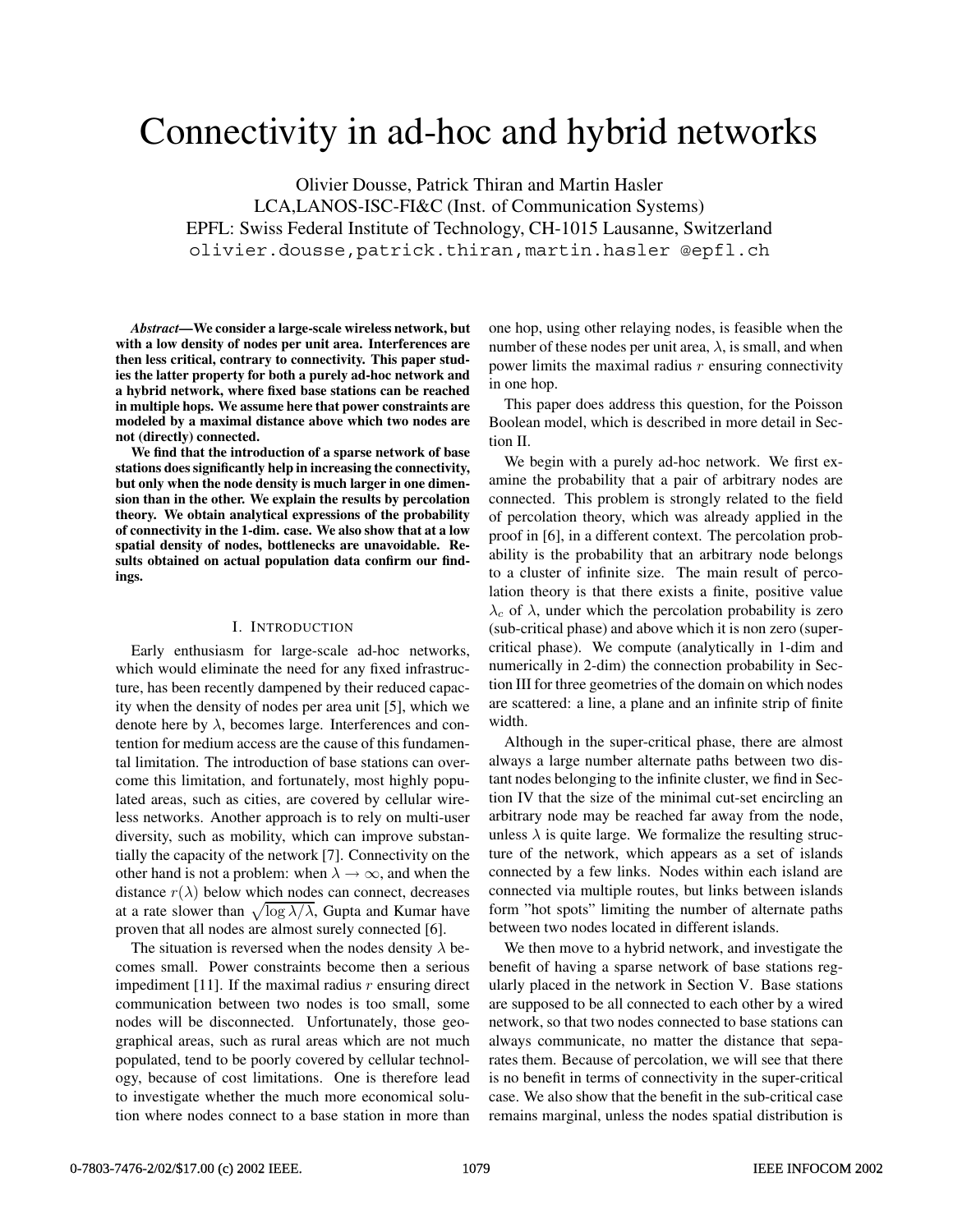close to 1-dim. In the latter case, we obtain a bound on the distance between base stations guaranteeing a prescribed probability of connectivity for any node.

Finally, Section VI shows that the above results hold not only for a Poisson point process, but for more general point processes as well. We show on real data from the Swiss population density, that base stations are needed to guarantee connectivity in elongated geographic areas where population is concentrated in a narrow space, such as Alpine valleys, and not in wide areas where population is well scattered in 2-dim, such as the city and suburbs of Zurich.

#### II. MODELS

### *A. Mathematical model*

To describe the random network, we use a Poisson Boolean model  $\mathcal{B}(\lambda, r)$ , where the positions of the nodes are distributed according to a Poisson point process of constant, finite intensity  $\lambda$  in  $\mathbb{R}^d$ , with  $d = 1$  or 2. We associate to each node a closed ball of fixed radius  $r/2$ , as shown in Figure 1. The plane is thus partitioned into two regions: the *occupied* region covered by the balls, and the *vacant* region  $V$ , which is the complement of the occupied region.



Fig. 1. The Boolean model (left) and the associated graph (right).

Two nodes are *directly connected* or *immediate neighbors* if the intersection of their associated balls is nonempty. In other words, we assume in this model that two nodes are able to communicate together through a wireless channel if the distance between them is less than a characteristic *range* r. A *cluster* is a connected component of the occupied region. Finally, two nodes are said to be *connected* together if they belong to the same cluster.

Furthermore, one can associate with the random model  $\mathcal{B}(\lambda, r)$  the graph  $\mathcal{G}(\lambda, r)$  by associating a vertex to each node of  $\mathcal{B}(\lambda, r)$  and an edge with each direct connection in  $\mathcal{B}(\lambda, r)$ .  $\mathcal{G}(\lambda, r)$  is called the *associated graph* of  $\mathcal{B}(\lambda, r)$ .

In this paper, we consider the simple case where  $r$  is fixed (it is the maximal radius allowed by power constraints). The case where  $r$  is randomly chosen for each node would be interesting as it leads to small-world type of associated graphs [13]. Most of the present results extend to this case, but we leave them for further work.

### *B. Simulation model*

As an infinite network cannot be handled by a computer, simulations were performed on a finite domain of  $65536 \times 65536$  pixels. The maximal range r is measured in pixels, whereas the density  $\lambda$  of the Poisson process is measured in pixels<sup>-2</sup>. For practical reasons, we vary sometimes the range r instead of varying  $\lambda$ . Indeed, each realization of the model  $\mathcal{B}(\lambda, r)$  can be scaled by a ratio  $r/r'$  in the d-dim space, to coincide with a realization of model  $\mathcal{B}(\lambda', r')$  with  $\lambda' = (r/r')^d \lambda$ , so that their as-<br>sociated graphs are identical:  $\mathcal{G}(\lambda, r) = \mathcal{G}(\lambda', r')$  All sociated graphs are identical:  $\mathcal{G}(\lambda, r) = \mathcal{G}(\lambda', r')$ . All<br>connectivity properties can be reformulated by a suitable connectivity properties can be reformulated by a suitable scaling ([9] pp 30-31).

In the various plots in the paper, the experimental average value of the quantity of interest is plotted together with vertical bars delimiting the 99% confidence interval.

# III. CONNECTIVITY OF A PURE AD-HOC NETWORK

We begin with the connectivity of the Poisson Boolean model. More specifically, our goal is to evaluate the probability  $P_c(x)$  that two arbitrary nodes A and B, whose Euclidean distance in  $\mathbb{R}^d$  is denoted by  $d(A, B) = x$ , are connected to each other, as a function of  $\lambda$ , r and x.

# *A. One-dimensional case : line*

We begin with the 1-dim. case, where two nodes at a distance  $x$  of each other are connected if the entire interval between them is occupied. If there is a vacant region, the information cannot be relayed from a node to the other. A hole appears if the interval between two consecutive nodes is longer than r. As  $\lambda < \infty$ , the probability for a vacant interval to occur between two consecutive nodes is strictly positive, whatever the value of  $\lambda$  and r. Since there is an infinite number of intervals, and since their lengths are independent, the probability of having no hole is zero. Hence  $\lim_{x\to\infty} P_c(x)=0$ .

Related results include the computation that a given number of nodes on a finite interval are all connected to each other [12]. A recursive formula giving the average number of hops between two connected nodes is given in [3].

Here we compute the probability distribution  $P_c(x)$  for an infinite domain. Clearly,  $P_c(x) = 1$  if  $0 \le x < r$ . When  $x \ge r$ ,  $P_c(x)$  is the probability that there is another node between A and B, located at a distance  $\xi$  from B, with  $0 \leq \xi < r$ , and that this node is connected to A. We use this argument to condition  $P_c(x)$  recursively on  $P_c(x-\xi)$ , with  $0 \leq \xi < r$ , and we establish the following result.

*Theorem 1:* The probability  $P_c(x)$  that two nodes dis-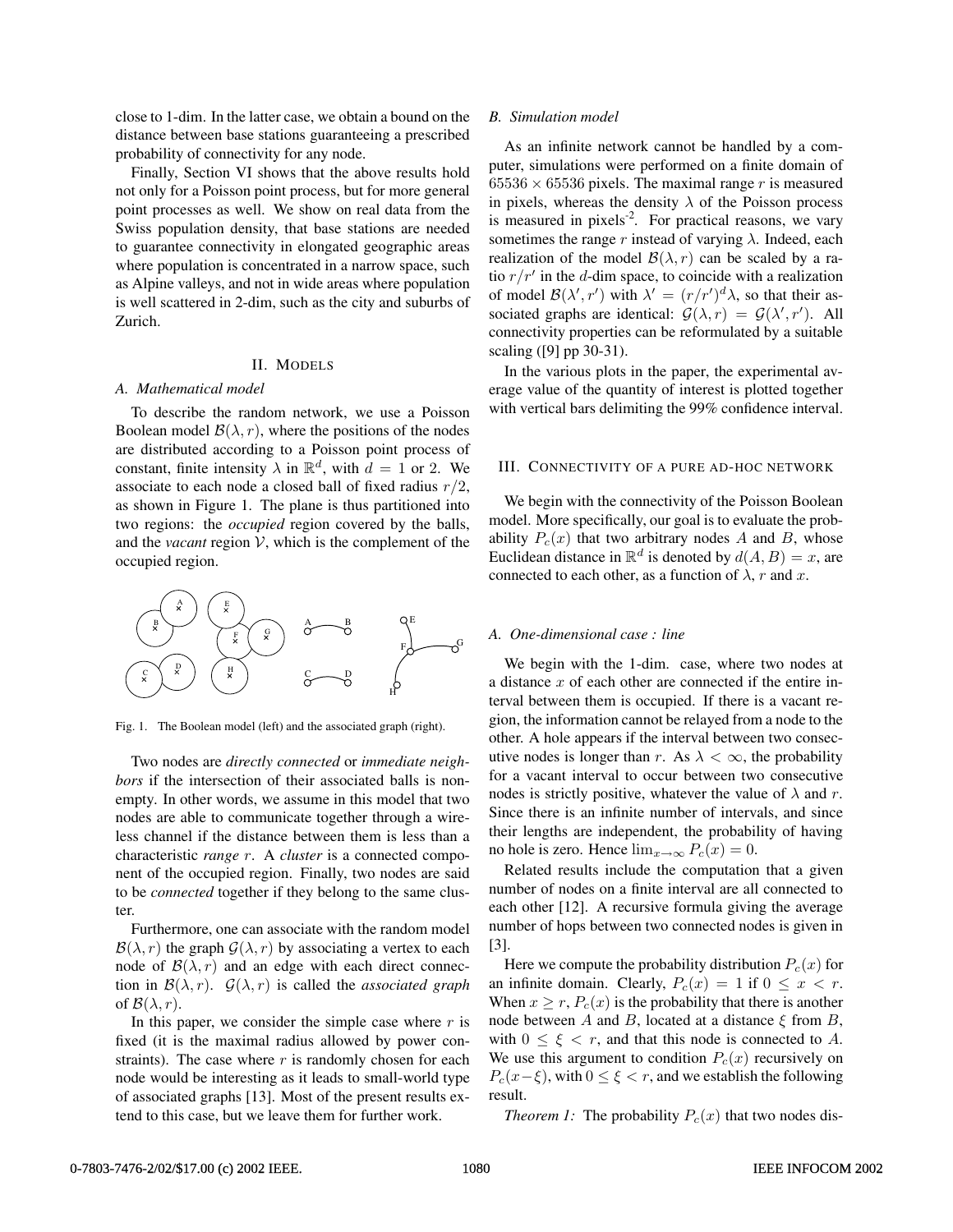tant of  $x$  space units are connected is

$$
P_c(x) = \begin{cases} 1 & \text{if } 0 \le x < r \\ \sum_{i=0}^{\lfloor x/r \rfloor} \frac{\left(-\lambda e^{-\lambda r} (x - ir)\right)^i}{i!} \\ -e^{-\lambda r} \sum_{i=0}^{\lfloor x/r \rfloor - 1} \frac{\left(-\lambda e^{-\lambda r} (x - (i+1)r)\right)^i}{i!} \\ \text{if } x \ge r \end{cases} \tag{1}
$$

with  $\lfloor x/r \rfloor$  denoting the largest integer smaller than or equal to  $x/r$ .

*Proof:* If  $x \geq r$ ,  $P_c(x)$  is the probability that (i) the next node towards Node A is located at a distance  $\xi$ from Node B, with  $0 \le \xi < r$ , and that (ii) this new node is connected to A. This second event occurs with probability  $P_c(x - \xi)$ . The interval separating two consecutive nodes has an exponentially distributed length, whose pdf is thus  $\lambda e^{-\lambda \xi}$  for  $0 \leq \xi < x$ . Therefore

$$
P_c(x) = \int_0^r P_c(x - \xi) \lambda e^{-\lambda \xi} d\xi
$$
 (2)  
=  $\lambda e^{-\lambda x} \int_{x-r}^x P_c(y) e^{\lambda y} dy.$ 

Taking the derivative of this expression with respect to  $x$ , we obtain

$$
\frac{dP_c}{dx}(x) = -\lambda e^{-\lambda r} P_c(x - r)
$$
\n(3)

for  $x \geq r$ . This is a first order linear delay differential equation, with initial condition defined on interval  $[0, r]$ . We know that  $P_c(x)=1$  for  $0 \le x < r$ . At  $x = r$ however,  $P_c(x)$  has a discontinuity: indeed, solving (2) for  $x = r$ , we find  $P_c(r) = 1 - e^{-\lambda r}$ . Integrating (3) with this initial condition on  $[0, r]$ , we obtain, after some manipulations, (1).

The following bounds on  $P_c(x)$  will be needed in Section V.

*Theorem 2:* If  $x \geq 2r$ ,

$$
(1 - e^{-\lambda r}) e^{-\lambda (x - 2r)e^{-\lambda r}} - \lambda e^{-\lambda r} \le
$$
  
\n
$$
P_c(x) \le (1 - e^{-\lambda r}) e^{-\lambda (x - r)e^{-\lambda r}}.
$$
 (4)

*Proof:* Since  $P_c(x)$  is a decreasing function of x,  $P_c(x) \leq P_c(x-r)$  for any  $x \geq r$ . Inserting this inequality in  $(3)$ , we get

$$
\frac{dP_c}{dx}(x) \le -\lambda e^{-\lambda r} P_c(x) \tag{5}
$$

for  $x \ge r$ . Since  $P_c(r) = 1 - e^{-\lambda r}$ , we have from the theory of Gronwall-type differential inequalities (see e.g [8], Chap. 1) that the solution of (3) is upper bounded by the solution of the linear ode (5), (with the inequality sign replaced by an equality sign), which is

$$
P_c(x) \le \left(1 - e^{-\lambda r}\right) e^{-\lambda (x - r)e^{-\lambda r}} \tag{6}
$$

for all  $x \ge r$ . This is the upper bound in (4).

To obtain a lower bound, let us note that (6) provides an upper bound on  $P_c(x - r)$ , by replacing x by  $(x - r)$ in this expression. Inserting it in (3), we get

$$
\frac{dP_c}{dx}(x) \ge -\lambda e^{-\lambda r} \left(1 - e^{-\lambda r}\right) e^{-\lambda (x - 2r)e^{-\lambda r}}
$$

which we integrate for  $x \geq 2r$  to obtain

$$
P_c(x) \ge -\lambda r e^{-\lambda r} + (1 - e^{-\lambda r}) e^{-\lambda (x - 2r) e^{-\lambda r}}
$$

using the fact that  $P_c(2r)=1 - e^{-\lambda r} - \lambda r e^{-\lambda r}$  because of (1). This is the lower bound in (4).

We can thus conclude that in one dimension, the network is almost surely divided into an infinite number of bounded clusters, between which no communication is possible. A large-scale ad hoc network will therefore not work in this scenario.

## *B. Two-dimensional case : plane*

The picture is very different in 2 dim. For example, the existence of an unbounded cluster does not imply full connectivity. The following result from percolation theory is our starting point.

*Theorem 3—[9] pp 45-68:* Consider a Poisson Boolean model  $\mathcal{B}(\lambda, r)$  in  $\mathbb{R}^2$ . There exists a critical density  $\lambda_c > 0$  such that

- in the *sub-critical case*, defined by  $\lambda < \lambda_c$ , all clusters are bounded almost surely (a.s.)
- in the *supercritical case*, defined by  $\lambda > \lambda_c$ , there exists a unique unbounded cluster  $U$  a.s.

In terms of networking, this means that the sub-critical case is similar to the 1-dim. case, where the network is partitioned in an infinite number of bounded clusters. In the supercritical case however, the result is much more encouraging, because of the existence of an unbounded cluster.

In the supercritical phase, one can divide the nodes into two categories: those belonging to the unbounded cluster  $U$ , and the others. The first ones can communicate with nodes located arbitrarily far away, whereas the others are restricted to a finite area. Thus, the quality of the connectivity is related to the fraction  $\theta$  of nodes belonging to the first category. Note that  $\theta$  is most frequently defined as the probability of an arbitrary node to belong to the unbounded cluster, and is called *percolation probability*. Because of the spatial invariance of the Poisson process, the position of this node can be taken, without loss of generality, at the origin. One easily shows that  $P_c(x) \geq \theta^2$ . Moreover,  $\inf_{x>0} P_c(x) = \theta^2$ .

To date, there is unfortunately no explicit expression of θ, nor of  $\lambda_c$ . Bounds on  $\lambda_c$  have been obtained in [4], [10], [9], whereas  $\theta$  can be evaluated by simulation. Figure 2 shows  $\theta$  as a function of  $\lambda$ .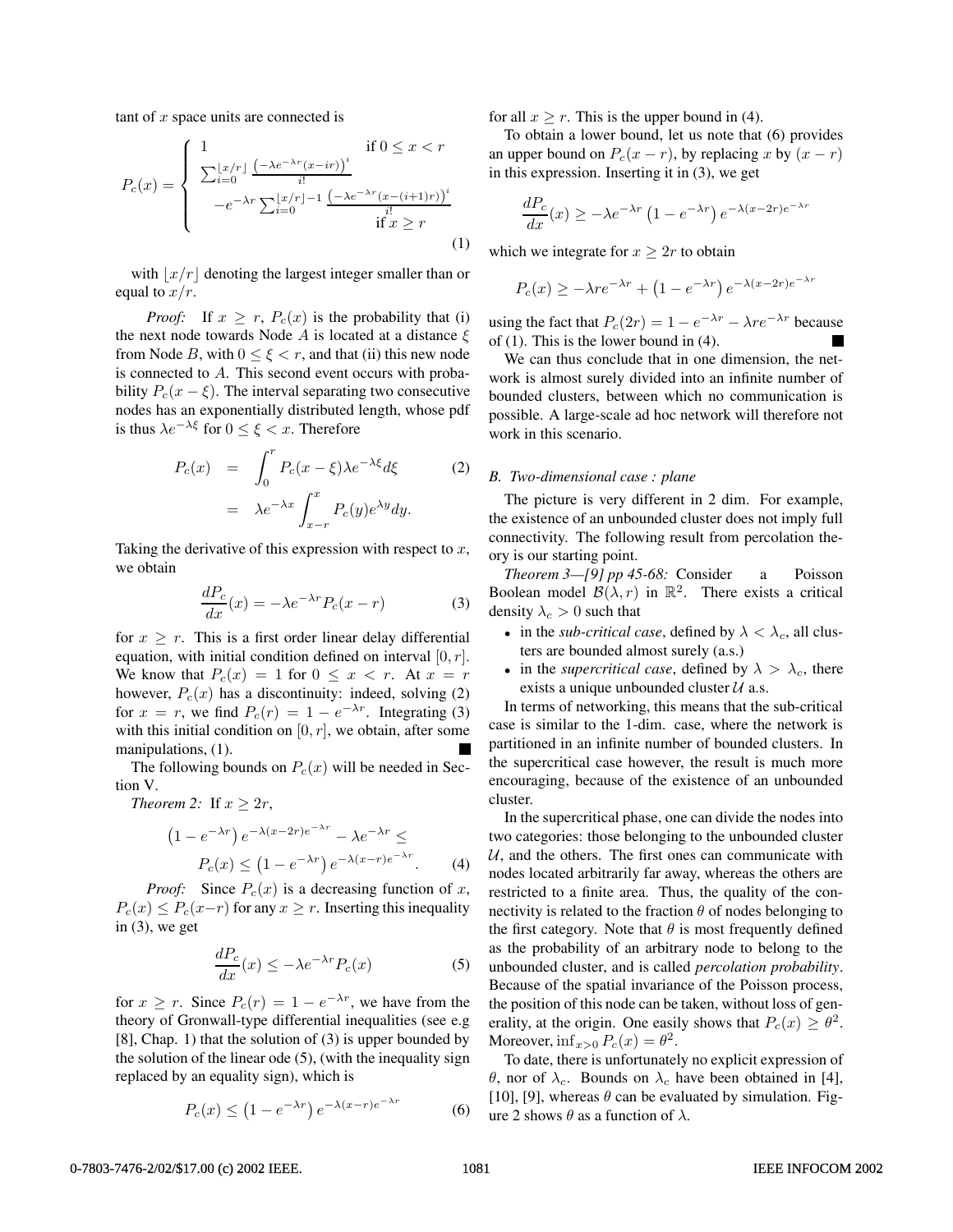

Fig. 2. Percolation probability  $\theta$  in 2 dim. for a fixed ball radius  $r/2 = 125$  pixels. The critical density  $\lambda_c$  is roughly  $2.26 \cdot 10^{-5}$  node per square pixel. The presence of a tail below  $\lambda_c$  is due to the finiteness of the domain, a simulation artifact.

# *C. Two-dimensional case : strip*

The last geometry we consider is an strip of infinite length and of fixed, finite width d. We set the density of the Poisson point process to  $\lambda = \frac{\lambda_1}{d} + \lambda_2$ . For  $d = 0$ , we have  $\lambda = \infty$  but the surface of the strip is zero; we we have  $\lambda = \infty$ , but the surface of the strip is zero; we obtain therefore a 1-dim. network with density  $\lambda_1$  on R. For  $d \to \infty$  we obtain a 2-dim. network with density  $\lambda = \lambda_2$  on  $\mathbb{R}^2$ .

Percolation never occurs for a finite width d. This can be shown by projecting the network on the horizontal axis. One obtains a 1-dim. Poisson point process of density  $\lambda = \lambda_1 + d\lambda_2$ . As the distances are smaller in the projected space, for a constant ball radius, the existing connections are preserved, while others are created. However, percolation never occurs in 1 dim, as we have seen above. This implies that percolation never occurs on the strip. The existence of an unbounded cluster requires the domain to be infinite in both dimensions.

#### IV. NUMBER OF PATHS AND BOTTLENECKS

In the previous section, we discussed the existence of at least one path between two nodes. In order to study the reliability of such a network, and to identify possible bottlenecks, we now examine the number of alternate paths, which do not share any link with each other, in the super-critical phase. This amounts to compute the size of the minimal cutset in the associated graph, between both nodes.

#### *A. Number of alternate paths between two nodes*

Clearly, the more distant two nodes, the lower the size of the minimal cutset in the associated graph  $G(\lambda, r)$  between them. In fact, we will first consider one of these

two nodes, call it A. Suppose that  $A \in \mathcal{U}$ . We denote by  $N_A(p)$  the size of the minimal cutset within a circle of radius  $p$  centered on  $A$ , that separates  $A$  from the nodes located outside of this circle.

More formally, denote by  $C_A(p)$  the set of the closed curves surrounding a node A, and which are included in the disk of radius p centered on A. For each curve  $C \in$  $\mathcal{C}_A(p)$ , denote by  $\mathcal{E}(C)$  the set of the edges of  $\mathcal{G}(\lambda, r)$ intersected by  $C$ . Function  $N_A(p)$  associated with each node  $A \in \mathcal{U}$  is therefore given by

$$
N_A(p) = \min_{\mathbf{C} \in \mathcal{C}_A(p)} \text{card} \left( \mathcal{E}(\mathbf{C}) \right) \tag{7}
$$

This function is clearly decreasing in  $p$  because  $C_A(p_1) \subseteq C_A(p_2)$  if  $p_1 < p_2$ . Furthermore,  $N_A(p) > 0$ , because  $A \in \mathcal{U}$ . Therefore,  $N_A(p)$  admits a limit when  $p \to \infty$ , which we denote  $N_A^{\infty}$ :

$$
\lim_{p \to \infty} N_A(p) = \inf_{p > 0} N_A(p) = N_A^{\infty}.
$$
 (8)

This number can be seen as the size of the minimal cutset separating A from what we call the "rest of the network", i.e. nodes located far away from A.

Figure 3 shows typical values of  $N_A(p)$  (scaled to the number of immediate neighbors of A, which is clearly equal to  $\lim_{p\to 0} N_A(p)$ ).



Fig. 3. Average ratio between  $N_A(p)$  and the number of neighbors of A for sub- and super-critical densities. For sub-critical densities,  $N_A(p)$ goes to zero, because A belongs a.s. to a bounded cluster. For supercritical densities,  $N_A(p)$  tends to a limit  $N_A(\infty)$  noticeably smaller than  $\lim_{p\to 0} N_A(p)$ .

Thanks to this number, we can now compute the size of the minimal cutset between two nodes  $A, B \in \mathcal{U}$ . But we need first the following result.

*Lemma 1:* In the supercritical case, any unbounded<sup>1</sup> curve  $C$  crosses an infinite number of edges of the associated graph.

<sup>1</sup>A curve  $C \subset \mathbb{R}^2$  is *unbounded* if for any two points  $a,b$  on the curve, sup $_{a,b\in C} d(a,b) = \infty$  where  $d(a,b)$  is the Euclidean distance in  $\mathbb{R}^2$  between  $\boldsymbol{a}$  and  $\boldsymbol{b}$ .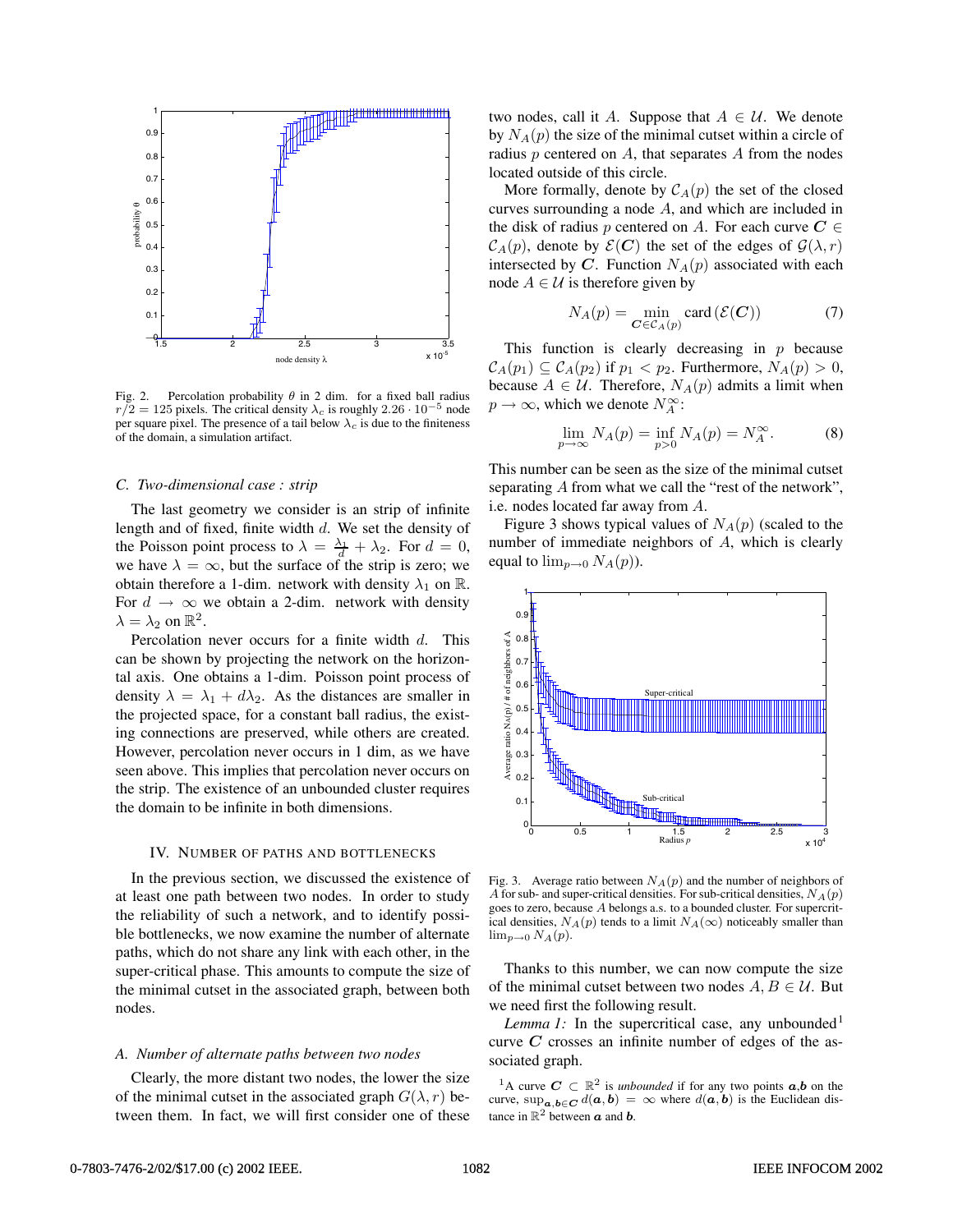*Proof:* Consider a portion **D** of the curve **C** that does not cross any edge. Denote by  $W$  the occupied region, and by V the vacant region of  $\mathbb{R}^2$ . Take a point  $\boldsymbol{a}$ on **D**. Either  $a \in V$ , or  $a \in W$ . If  $a \in W$ , it can be included in the ball of a node placed on either side of the curve, but not on both, as otherwise, there would be an edge that crosses the curve. Denote by  $d$  be the distance between this node and **a**. We are then sure that there is a vacant region on the other side of the curve at a distance  $r/2 - d$  from  $\boldsymbol{a}$ . Therefore, there is always a vacant region at a distance smaller than  $r/2$  from any point of the curve.

One can thus draw a new curve  $\tilde{D}$  such that for any point **b** of  $\overline{D}$ ,  $d(\mathbf{b}, D) \leq r/2$  and **b** is in a vacant region.  $\overrightarrow{D}$  is thus included in a single vacant region. However, there is no unbounded vacant region in the supercritical case (see [9] pp 108-116). Hence,  $D$  must be bounded. As every point of  $D$  is at a finite distance of  $\ddot{D}$ ,  $D$  must also be bounded.

One can then conclude that the portion of curve between two crossings must be bounded. As the curve  $C$  is unbounded, there are infinitely many crossings.

We can now compute the following lower bound on the size of the minimal cutset, and thus the number of alternate paths, between two nodes  $A$  and  $B$  belonging to the unbounded cluster.

*Theorem 4:* The number of alternate paths between two nodes  $A$  and  $B$  is lower-bounded by  $\min\{N_A^{\infty}, N_B^{\infty}\}.$ <br>Proof: We

*Proof:* We can assume without loss of generality that  $N_A^{\infty} \leq N_B^{\infty}$ . Suppose that there are less than  $N_A^{\infty}$ paths from A to B. Then there exists a curve dividing  $\mathbb{R}^2$ into two parts, one including  $A$  and the other including  $B$ , and that intersects less than  $N_A^{\infty}$  edges. This curve is either closed and surrounds A, either closed and surrounds B, or unbounded. The two first cases are excluded by assumption. The third possibility is excluded by Lemma 1.

The lower bound in Theorem 4 is tight. Indeed, since  $N_A(p)$  is an integer-valued function, the infimum in (8) is reached for a finite  $p$ , which we denote by  $L_A$ . In other words,

$$
L_A = \inf\{p > 0 \text{ such that } N_A(p) = N_A^{\infty}\}. \tag{9}
$$

If the distance between  $A$  and  $B$  is larger than  $\max\{L_A, L_B\}$ , then the number of alternate paths is exactly equal to  $\min\{N_A^{\infty}, N_B^{\infty}\}\$ . It follows that the num-<br>her of paths between two podes is limited by two local ber of paths between two nodes is limited by two local values ( $N_A^{\infty}$  and  $N_B^{\infty}$ ), which depend exclusively on their respective neighborhoods.

# *B. Bottlenecks*

In this section, we now analyze the structure of graph  $G(\lambda, r)$ . In particular, we would like to identify the possible bottlenecks that can form in the network.

Parameter  $L_A$  is important for locating hot spots and bottlenecks. Indeed, it is the smallest distance from Node A at which the minimal cutset (which has size  $N_A^{\infty}$ ) with "the rest of the network" is reached. A small value of  $L_A$  means that the number of alternate paths between  $A$ and a node located far away is approximately equal to the number of paths between  $A$  and its close neighbors. As a result, the number of paths is simply limited by the number of immediate neighbors of end-nodes. On the contrary, if  $L_A$  is large, then long-distance communications are constrained by bottlenecks located far way from the end nodes.

As we can see on Figure 4,  $L_A$  is in average non zero. In other words,  $N_A^{\infty}$  is in average less than the number of immediate neighbors of  $A$  (what we had already observed on Figure 3). Nevertheless,  $L_A$  tends to zero when the density  $\lambda$  increases, for a fixed r. This means that for high densities, the number of paths is simply limited by the number of immediate neighbors of end-nodes, and that "hot spots" do not occur, as already pointed out in [5].



Fig. 4.  $E[L_A]$  as a function of  $\lambda$ . We see that  $L_A$  goes to zero when the density increases, meaning that  $N_A^{\infty}$  tends to the number of neighbors of A

The case where  $\lambda$  is just above the critical density is the situation where bottlenecks will appear. The network appears then as a set of "islands", inside which nodes are well connected. Islands are however connected by a few links only, those forming the minimal cutsets. Nodes belonging to different islands are thus connected by a number of alternate paths given by Theorem 4. These links are the bottlenecks of the network.

The rest of this section is devoted to a formal definition of the concept of island. We begin first by that, more general, of a domain of a node.

*Definition 1:* For each node A, consider the closed curve  $C_A \in C_A(L_A)$  with card  $(\mathcal{E}(C_A)) = N_A^{\infty}$  that sur-<br>rounds the minimum number of nodes. We call domain rounds the minimum number of nodes. We call *domain* of A the set  $S_A$  of nodes surrounded by  $C_A$ .

For all  $B \in S_A$  we have  $N_B^{\infty} \le N_A^{\infty}$ , because  $C_A$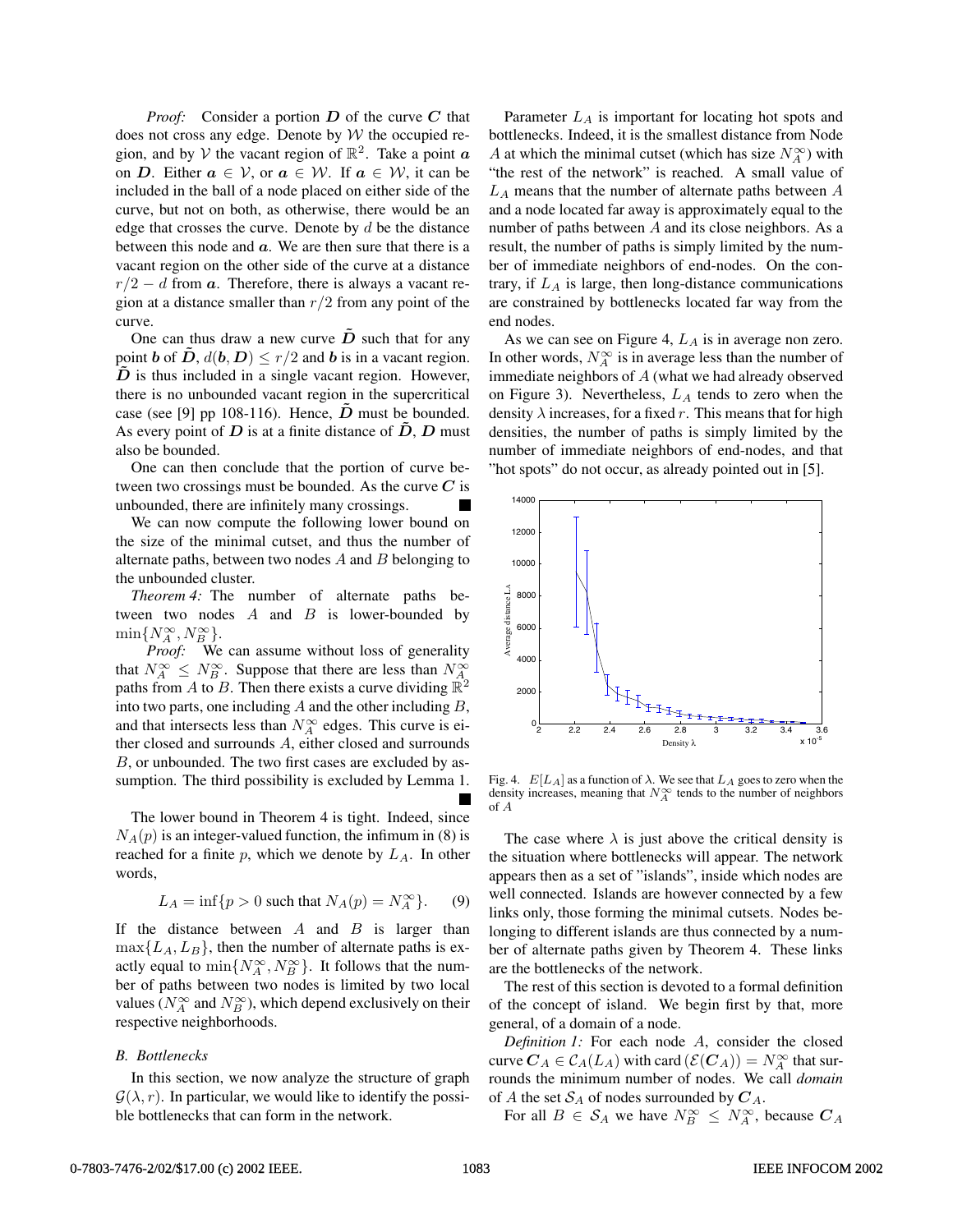surrounds also  $B$ . In other words, all the elements of the domain  $S_A$  of Node A share the same  $N_A^{\infty}$  paths to the "rest of the network".

Domain  $S_A$  of Node  $A$  is called an island if no other domain contains  $S_A$ . In other words:

*Definition 2:* Let  $A \in \mathcal{U}$ . Then  $S_A$  is an *island* if there exists no node  $B \in \mathcal{U}$  such that  $S_B \supset S_A$ .

Islands are disjoint, and form a partition of the unbounded cluster  $U$ . It is a consequence of the following lemma.

*Lemma 2:* Consider two nodes A and  $B \in U$ . Then either  $S_A \cap S_B = \emptyset$ , either  $S_A \subseteq S_B$ , or  $S_B \subseteq S_A$ .

*Proof:* We discuss first the case where  $B \in S_A$ . If  $\mathcal{S}_B \nsubseteq \mathcal{S}_A$ , as illustrated in Figure 5,  $C_A$  and  $C_B$  have two intersection points  $X$  and  $Y$ .



Fig. 5. Curves  $C_A$  and  $C_B$  when  $B \in C_A$ 

If the number of edges cut by  $C_A$  between X and Y is less or equal to the number of edges cut by the portion of  $C_B$  located between X and Y and inside  $S_A$ , then we can construct a new curve  $C<sup>T</sup><sub>B</sub>$  surrounding B by replacing in  $C_B$  the latter portion between X and Y by the former one. This new curve cuts fewer edges or surrounds fewer nodes, which is impossible by definition of  $C_B$ .

If the number of edges cut by  $C_A$  between X and Y is strictly more than the number of edges cut by the corresponding portion of  $C_B$ , then one could construct a new curve  $C'$ <sub>A</sub> surrounding A in the same way as above. This new curve cuts fewer edges than  $C_A$ , what is impossible by definition.

Therefore, the situation represented in Figure 5 is not possible, and Curve  $C_B$  is always surrounded by  $C_A$ . This implies  $S_B \subseteq S_A$ . Similarly,  $A \in S_B$  implies  $S_A \subseteq$  $\mathcal{S}_B$ .

Let us discuss now the case where  $A \notin S_B$  and  $B \notin \mathcal{E}$ S<sub>A</sub>. Suppose that  $S_A \cap S_B \neq \emptyset$ . U is therefore partitioned into four disjoint sets,  $\mathcal{N} = \mathcal{S}_A \cap \mathcal{S}_B$ ,  $\mathcal{A} = \mathcal{S}_A \setminus \mathcal{S}_B$ ,  $\mathcal{B} = \mathcal{S}_B \setminus \mathcal{S}_A$  and  $\mathcal{U} = \mathcal{U} \setminus (\mathcal{S}_A \cup \mathcal{S}_B)$ . Denote by  $n_{AB}$ the number of edges between elements of  $A$  and elements of B, by  $n_{AN}$  the number of edges between element of A and elements of  $N$ , and so on (see Figure 6).

Remember that  $C_A$  surrounds the elements of  $S_A$  =  $A\cup N$ . Consider now a curve that surrounds the elements of  $\mathcal A$  only. By definition of  $C_A$ , this curve must intersect



Fig. 6. Number of edges between sets  $A$ ,  $B$ ,  $N$  and  $\tilde{U}$ .

strictly more edges than  $C_A$ , because  $\mathcal{N} \neq \emptyset$ . In other words, if we count these edges, we must have:

$$
n_{\mathcal{A}\tilde{\mathcal{U}}}+n_{\mathcal{N}\tilde{\mathcal{U}}}+n_{\mathcal{B}\mathcal{N}}+n_{\mathcal{A}\mathcal{B}}
$$

and thus

$$
n_{\mathcal{N}\tilde{\mathcal{U}}} + n_{\mathcal{B}\mathcal{N}} < n_{\mathcal{A}\mathcal{N}}.\tag{10}
$$

Similarly, by considering  $S_B = B \cup N$ , we obtain:

$$
n_{\mathcal{N}\tilde{\mathcal{U}}} + n_{\mathcal{A}\mathcal{N}} < n_{\mathcal{B}\mathcal{N}} \tag{11}
$$

Combining (10) and (11) together, we obtain a contradiction, which proves that  $N = S_A \cap S_B = \emptyset$ .

A consequence of Lemma 2 is that for each node  $B \in$  $\mathcal{S}_A, \mathcal{S}_B \subseteq \mathcal{S}_A$ . It follows then from Definition 2 and Lemma 2 that islands are disjoint. Moreover, every node of  $U$  belongs to one (and only one) island:

*Theorem 5:* For each node  $A \in \mathcal{U}$ , there exists a unique island  $\mathcal{I}_A$  containing  $A$ , and which is given by

$$
\mathcal{I}_A = \bigcup_{B \in \mathcal{U}, S_B \ni A} S_B. \tag{12}
$$

*Proof:* (i) Existence: We have to prove that the set defined in (12) is actually an island. Consider  $B_1$  and  $B_2 \in \mathcal{U}$  with  $\mathcal{S}_{B_i} \ni A, i = 1, 2$ . As  $\mathcal{S}_{B_1}$  and  $\mathcal{S}_{B_2}$  are not disjoint, we know from Lemma 2 that either  $S_{B_1} \subseteq S_{B_2}$ or  $S_{B_2} \subseteq S_{B_1}$ . Thus, the union in (12) is equal to  $S_C$  for some node C.

On the other hand, the condition in Definition 2 is verified by construction.  $\mathcal{I}_A$  is therefore an island.

(ii) Uniqueness. As islands are disjoint, two islands cannot contain A simultaneously.

Since every node of  $U$  belongs to an island, the unbounded cluster  $U$  can be partitioned into islands. We can thus define a new simplified graph with islands as nodes, and connections between islands as edges. This new graph, with a coarser granularity than  $G(\lambda, r)$ , describes the "backbone" structure of the unbounded cluster.

The existence of this backbone structure can be intuitively explained as follows : below the critical density, the graph is made of an infinite number of bounded clusters. As the density increases, new connections appear, making clusters merge together. At the critical density, an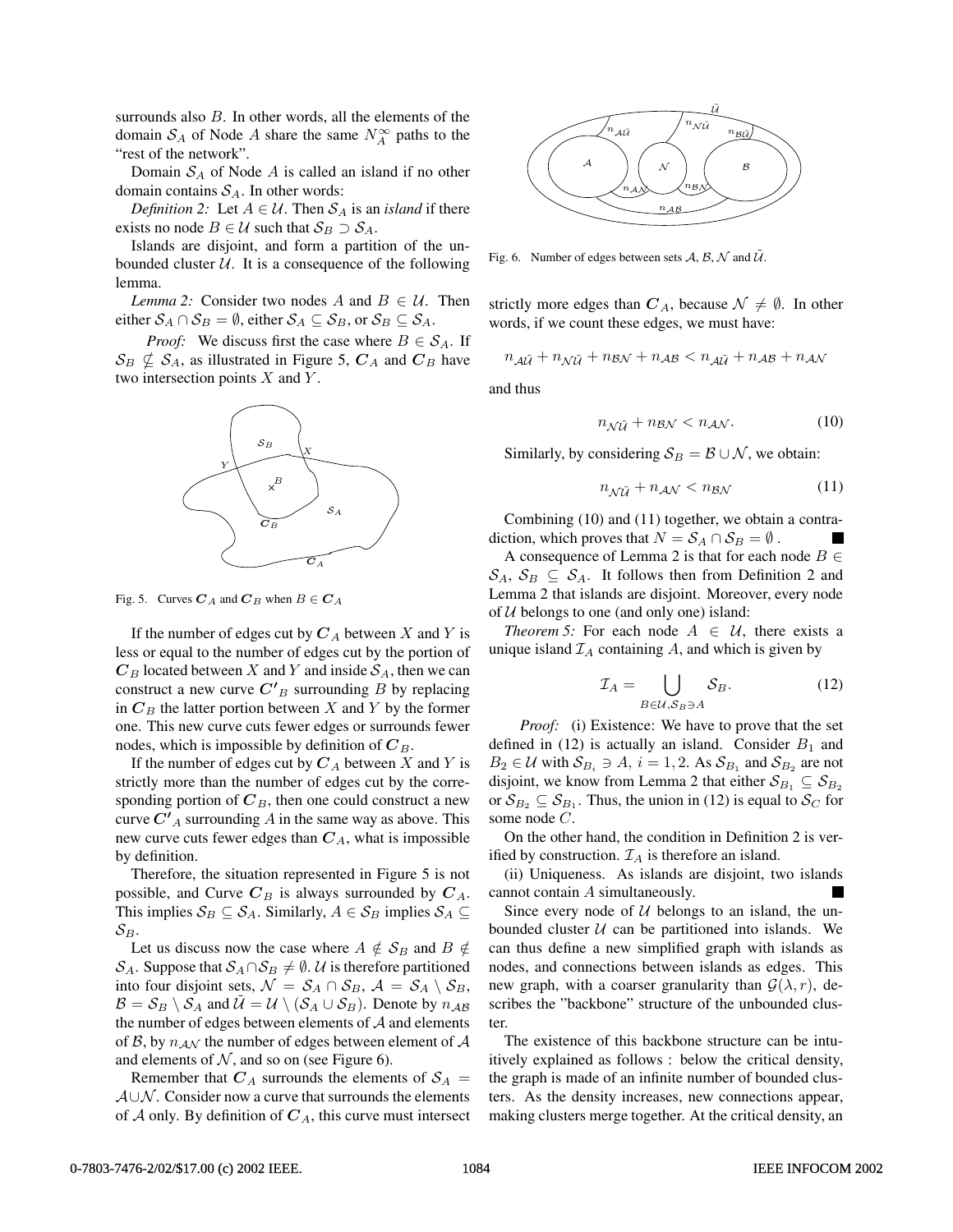infinite number of clusters merge to create the unbounded cluster  $U$ . Above the critical density, the islands are more or less the remnants of the bounded clusters, whereas the backbone structure is made of brand-new connections. Figure 7 illustrates this phenomenon.



Fig. 7. Phase transition : islands and bottlenecks. At sub-critical density, the graph is divided into many bounded clusters (gray). When the density becomes supercritical, new edges (in black) appear and connect the clusters together (they become the *islands* of the unbounded cluster). The number of paths between two nodes inside an island remains in average higher than the number of paths between two islands.

### V. PLACEMENT OF FIXED BASE STATIONS

The introduction of base stations will allow distant nodes to communicate through a fixed, wired infrastructure. It represents a trade-off between today's cellular networks and large-scale ad-hoc networks. In the first case, every node connects to the nearest base station. To prevent nodes from being isolated from the network, base stations must therefore cover the whole space. In the second case, as we have seen in the previous sections, the density and radius must be large enough to keep the proportion of nodes which do not belong to  $U$  small enough.

In this section we want to evaluate whether the introduction of base stations is helpful in decreasing the probability that an arbitrary node remains unconnected to the network, for the three geometries of a line, a plane and a strip. We assume here that the radius of connectivity of the base stations is the same as the one of the wireless nodes.

# *A. Nodes and base stations on a line*

Base stations are placed every  $L$  distance units, say at every  $nL$  for  $n \in \mathbb{Z}$ , and therefore define intervals  $[nL,(n+1)L]$  of length L on the line R.

With no loss of generality, we only consider here nodes that are located in the first interval  $[0, L]$ . Such a node is connected to the left (respectively, right) base station if and only if all intervals separating any pair of consecutive nodes located in  $[0, x]$  (resp.,  $[x, L]$ ) have a length less than  $r$ . Because of the Poisson assumption, these intervals are independent, so that the probability that the node located at position  $x$  be connected to both base stations is the product of  $P_c(x)$  (the probability that the node is connected to the left base station) and  $P_c(L - x)$  (the probability that the node is connected to the right base station). Therefore the probability that an arbitrary node located at distance  $0 \leq x \leq L$  from the origin is connected to a base station is

$$
P_{cb}(x) = P_c(x) + P_c(L - x) - P_c(x)P_c(L - x)
$$

where  $P_c(x)$  is given by (1).

Of course, the closer we pick a node from a base station, the more likely it will be connected. The average of the connection probability of a node to a base station, over all positions that this node can have (which are uniformly distributed over a given interval, because of the Poisson assumption) is  $\int_0^L P_{cb}(x)dx/L$ . A more interesting value is a lower bound on  $P_{cb}$ , which is valid for the worst possible location of a node, which is at mid distance between the base stations:

$$
P_{cb}^{+} = \inf_{0 \le x \le L} \{ P_{cb}(x) \} = P_{cb}(L/2)
$$
  
= 
$$
2P_{c}(L/2) - P_{c}^{2}(L/2).
$$
 (13)

Using the bounds (4), we obtain the following lower bound on  $P_{cb}^+$ .

*Theorem 6:*  $P_{cb}^{+}$  is lower bounded by:

$$
P_{cb}^{+} \ge 1 - (1 + \lambda L/2)^{2} e^{-2\lambda r}.
$$
 (14)

*Proof:* If  $0 \le L \le 2r$ , then  $P_{cb}^+ = 1$ , obviously: in this case, the base stations cover the entire line. If  $2r \leq L \leq 4r$  then  $P(L/2) = 1 - e^{-\lambda r} - \lambda L e^{-\lambda r}$  because  $L \leq 4r$ , then  $P_c(L/2) = 1 - e^{-\lambda r} - \lambda Le^{-\lambda r}/2$  because<br>of (1) Inserting this value in (13) vields  $P^+ - 1 - (1 +$ of (1). Inserting this value in (13) yields  $P_{cb}^+ = 1 - (1 + \lambda L/2)^2 e^{-2\lambda r}$  $(\lambda L/2)^2 e^{-2\lambda r}$ .

Finally, if  $L \geq 4r$ , we insert the bounds (4) in (13), which becomes

$$
P_{cb}^{+} \geq 2 (1 - e^{-\lambda r}) e^{-\lambda (L - 4r) e^{-\lambda r}/2}
$$

$$
-2\lambda r e^{-\lambda r} - (1 - e^{-\lambda r})^2 e^{-\lambda (L - 2r) e^{-\lambda r}}
$$

The expansion of the right hand side of this inequality in Taylor series yields (14) after lengthy manipulations omitted here for lack of space.

One deduces from (14) the maximal spacing between consecutive base stations to keep the probability of finding a node not connected to a base station, in an arbitrary interval, below a given value  $P_{\text{ub}}^{\perp} = 1 - P_{\text{cb}}^{\perp}$ . This spacing<br>is at least equal to  $2r$ , in which case the base stations do is at least equal to  $2r$ , in which case the base stations do cover the entire line ( $P_{uc}^+ = 0$ ). Combining this with (14),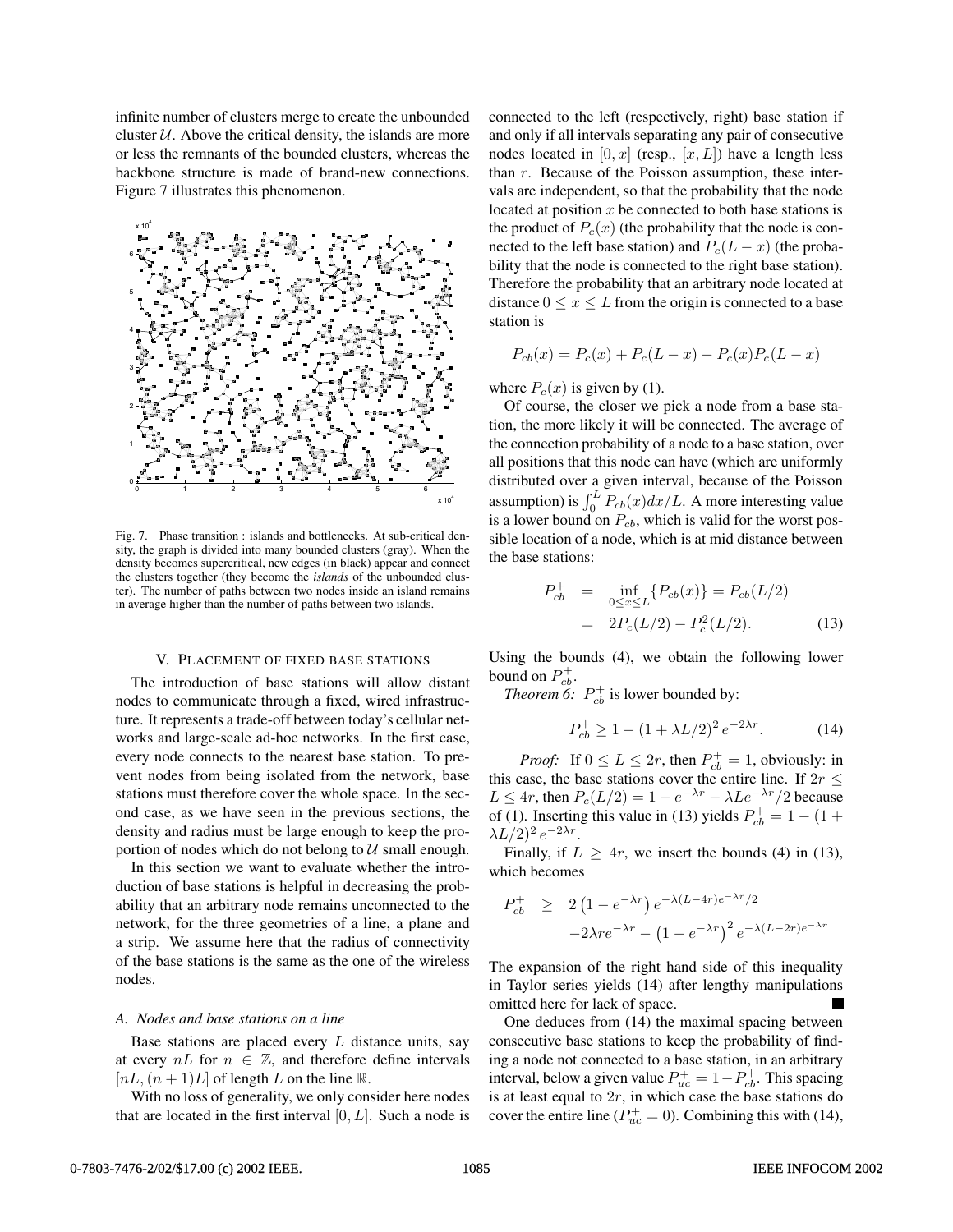we see that the maximal distance between base stations is lower bounded by the following expression

$$
\left(\frac{L}{r}\right)_{\text{max}} \ge \max\left\{2, \frac{2}{\lambda r} \left(e^{\lambda r} \sqrt{P_{uc}^{+}} - 1\right)\right\}.
$$
 (15)

The distance between base stations can grow exponentially with  $\lambda r$ , provided it is large enough to bring the right hand side of this inequality above 2.

#### *B. Nodes and base stations on a plane*

We now place the base stations on the nodes of a square lattice, with edges of length equal to L. In the 2-dim. case,  $P_{cb}$  cannot be computed analytically. We compute it therefore numerically. Figure 8 shows  $P_{cb}$  as a function of  $L$  in both the super- and sub-critical cases.



Fig. 8. Probability of connection  $P_{cb}$  in 2 dim. with base stations for a sub-critical density  $\lambda = 2.1 \cdot 10^{-5}$  and a super-critical density  $\lambda = 2.56 \cdot 10^{-5}$ 

For sub-critical densities, the probability of connection is now non-zero, but still far away from one, except in the limit case where base stations cover almost the whole space. Connectivity is thus not significantly better than with a standard cellular network, where only one hop is allowed between nodes and base stations.

For supercritical densities, we can see that the probability of connection is slightly better than without base stations. Furthermore, the probabilities take almost identical values in both cases for high densities. Let us explain why.

If  $\lambda > \lambda_c$ , there exists a unique unbounded cluster U. This cluster is in contact with a base station almost surely (the probability for each base station to be connected to the unbounded cluster is positive, and there are an infinite number of them). All nodes in  $U$  are thus connected to the base stations. The situation for this subset of nodes is actually the same as that of a purely ad hoc network. The difference comes from nodes that are connected to a base station through a bounded cluster.

The quantity in which we are interested is then the fraction of bounded clusters connected to a base station. We know from [9] that the average number of nodes contained in a bounded cluster tends to one when  $\lambda \to \infty$ . Therefore the probability that a bounded cluster is connected to a base station tends to the fraction of space covered by the base stations, which is  $\pi r^2/L^2$ . The total probability that an arbitrary node is connected is thus

$$
P_{cb} \stackrel{\lambda \to \infty}{\simeq} \theta(\lambda) + (1 - \theta(\lambda)) \frac{\pi r^2}{L^2}.
$$

This shows that the gain of connectivity for high densities grows linearly with the fraction of space covered by the base stations.

We saw in Section IV that one can divide the unbounded cluster into *islands*, and that the bottlenecks appear right between them. Inside an island, the connectivity is better, meaning that if a base station is present inside an island, the number of paths between the nodes of this island and the rest of the network will be increased. As the size of the islands is of order of  $L_A$ , we can see on the graph of Fig 4 that this size decreases quickly with an increasing density, meaning the probability of an island to contain a base station becomes small. In other words, for high densities, the benefit (in terms of connectivity and number of paths) of inserting a fixed infrastructure of base stations is small. For intermediate densities, the benefit needs further study. One needs to investigate how the lattice of base stations covers the islands, following probably the approach of [1], [2].

## *C. Nodes and base stations on a strip*

The behavior of the network is very different in one and in two dimensions. It is therefore interesting to explore the transition between these two behaviors, thanks to the infinite strip of width  $d$  of Section III-C. Remember that percolation never occurs for  $d$  finite: one expects therefore to benefit from base stations for connectivity. This will certainly be the case for very small values of  $d$ . On the other hand, as  $d \rightarrow \infty$ , one gets closer a network on  $\mathbb{R}^2$ , and the need for base stations to ensure connectivity should vanish.

Figure 9 confirms our expectation. It shows the maximum distance L between base stations, as a function of the strip width  $d$ , in order to achieve a probability of connection larger than 90% (computed by simulation). Since  $\lambda = \lambda_1/d + \lambda_2$ , with  $\lambda_2$  chosen such that  $\lambda_2 \gg \lambda_c$ , the 90% connectivity is achieved without base station for  $d = \infty$ . One can see that  $L(d)$  grows regularly, meaning that there is continuous transition between the 1-dim. and 2-dim. cases.

#### VI. RESULTS ON SWISS DEMOGRAPHIC DATA

In this section, instead of generating the positions of the nodes with a Poisson point process, we use node dis-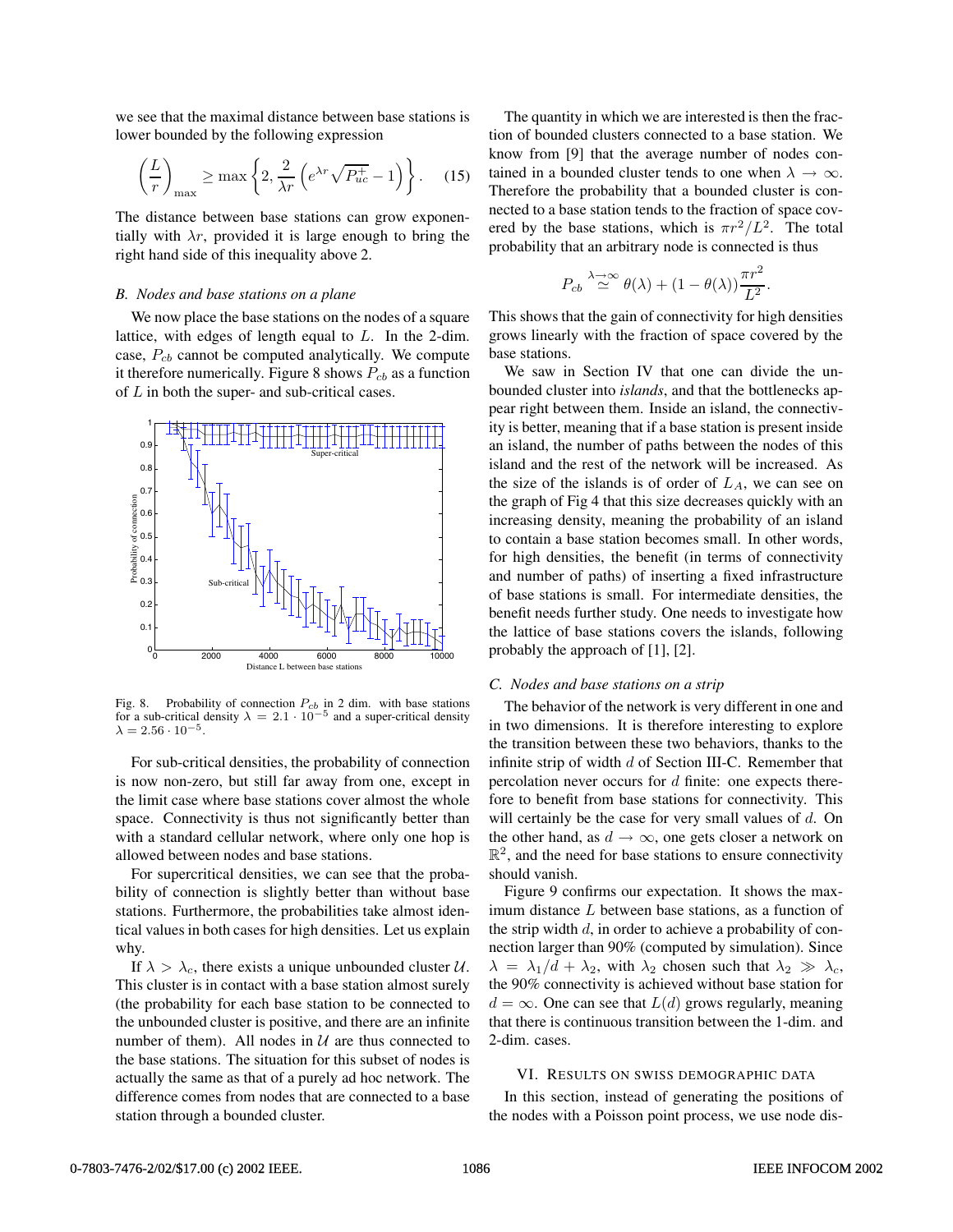

Fig. 9. Maximal distance  $L$  between the base stations as a function of the width d of the strip.  $r = 300$  pixels,  $\lambda_1 = 8 \cdot 10^{-3}$  and  $\lambda_2 =$  $2.3 \cdot 10^{-5}$ 

tributions that are based on real population data<sup>2</sup>. We consider two regions of Switzerland: the Zurich area, and the Alpine Valley of Surselva (Fig 10). The first region present a quite uniform population 2-dim. density, whereas the second one has an almost 1-dim. shape. We assume that each resident has a probability 0.01 to own a (turned-on) device, and we simulate the network for different values of r.



Fig. 10. Swiss population density in 1990. In the frames, the two considered regions of Zurich (zoom at bottom left) and Surselva Valley (zoom at bottom right).

Let us discuss the region of Zurich first. In the pure adhoc case, when  $r$  increases, we do observe the phase tran-

<sup>2</sup>Source : Population census 1990, OFS GEOSTAT

sition predicted by the model (see Figure 11). Furthermore, when  $r$  is sufficiently large, nodes are connected with high probability (more than 99.9% for  $r = 2500$ m). From a connectivity point of view, a pure ad-hoc network would therefore be feasible in this region.



Fig. 11. Probability of connection in the region of Zurich without base stations and with base stations every 5km as a function of  $r$ .

If we insert base stations every 5km, the gain of connectivity is not significant above  $r = 1500$  m. We actually obtain full connectivity only for  $r = 2500$  m, as with a pure ad-hoc network.

In the Surselva Valley, the picture is very different. In fact, without base stations, we never observe clusters that spread form one end of the valley to the other. It means that long range communication is impossible. If we add base stations every 5km (i.e. 11 units), the probability of connection then becomes much larger, already for transmission ranges of a few hundreds of meters. However, a 99 % connection probability is only reached when base stations cover almost entirely the area. To allow more distance between base stations, one needs a larger fraction of active nodes than 0.01 in this little populated region.



Fig. 12. Probability of connection in Surselva Valley with base stations every 5km as a function of r.